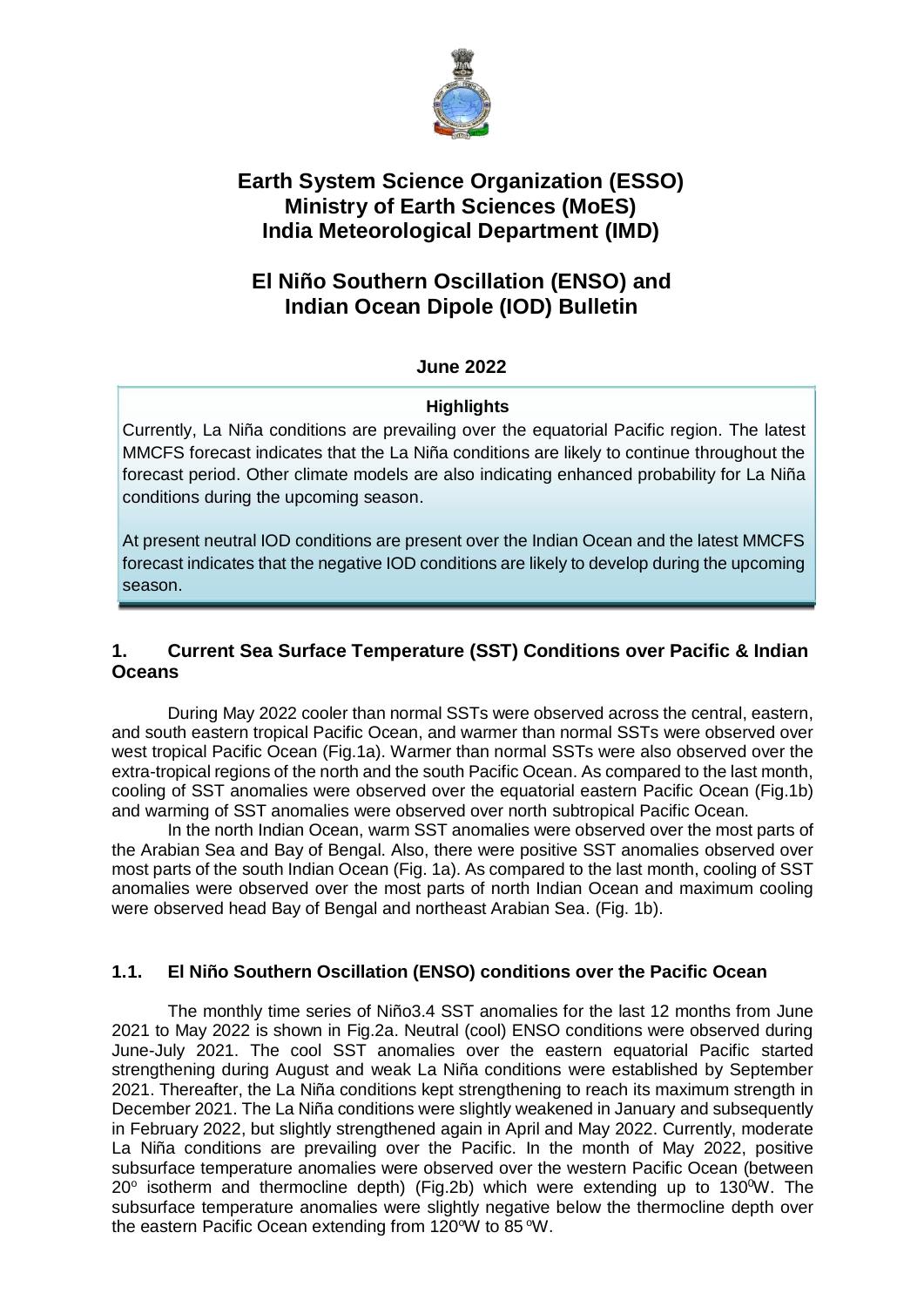#### **1.2. Indian Ocean Dipole (IOD) conditions over the Indian Ocean**

The monthly time series of Dipole Mode Index (DMI) for the last 12 months from June 2021 to May 2022 is shown in Fig.2c. During June 2021, a weak negative IOD conditions were observed over the Indian Ocean which were weakened slightly in the month of July and August. During September, the negative IOD was weakened further and turned into neutral IOD conditions. During the months from October 2021 to April 2022, the DMI was negative side of its normal. At present neutral IOD conditions are prevailing over the Indian Ocean. In the month of May 2022, positive subsurface temperature anomalies (Fig. 2d) were seen over the western and eastern equatorial Indian Ocean between 20°C isotherm and thermocline depth with a stronger magnitude between 90°E and 105°E.



**Fig.1: (a)** Sea surface temperature (SST) anomalies (°C) during May 2022 and **(b)** changes in the SST anomalies (°C) from April 2022 to May 2022. SSTs were based on the ERSSTv5, NOAA, and anomalies were computed with respect to 30-year (1981-2010) long term mean.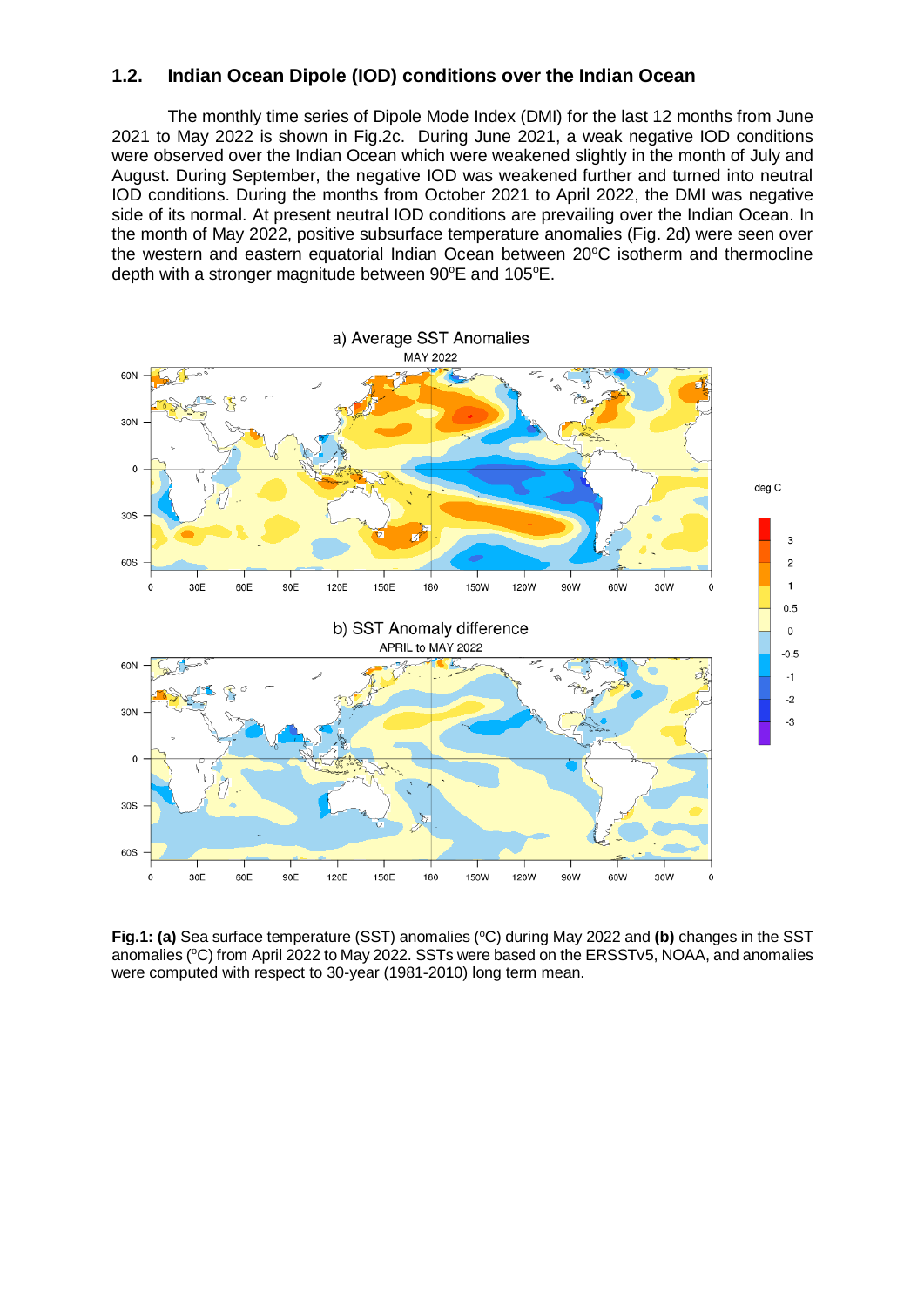

**Fig.2: (a)** Monthly variation of Niño 3.4 SST index for the last 12 months and **(b)** Depth-longitude section of ocean temperature anomalies in the equatorial  $(5^{\circ}S-5^{\circ}N)$  the Pacific Ocean for the month of May, 2022**. (c)** Same as (a) but for Dipole Mode Index (DMI). **(d)** Same as (b) but for the tropical Indian Ocean  $(10^{\circ}S-Eq)$ . The anomalies in (a) and (b) were computed using the base period of 1981-2010 (Data Source: ERSSTv5, NOAA). The solid dark line in (b) and (d) is the  $20^{\circ}$ C isotherm and the dashed line is thermocline depth (Data Source: INCOIS-GODAS).

### **2. ENSO & IOD Forecast**

The SST forecast was prepared using the high-resolution Monsoon Mission Coupled Forecast System (MMCFS) (AGCM T382L64; ~38 km and OGCM 25 km in tropics) based on the 2022 May initial conditions. The initial conditions for the model runs were obtained from ESSO-INCOIS and ESSO-NCMRWF analysis. Probability density function (PDF) bias correction was applied on the forecasts of Niño3.4 index (Fig.4a) and DMI (Fig.4b) based on hindcasts for the period 1999-2008 and anomalies were calculated based on 1982-2008 climatology.

The 3-month season averaged SST anomaly forecast (Fig.3) indicates that negative SST anomalies are likely over most parts of the central and eastern equatorial Pacific Ocean for the entire forecast period. Currently, moderate La Niña conditions are prevailing over the equatorial Pacific region. The latest MMCFS forecast indicates that La Niña conditions are likely to continue most of the coming season (Fig.4a). The probability forecast for ENSO (Fig.5a) indicates the enhanced probability for La Niña conditions is likely during most of the forecasted seasons. Other climate models are also indicating enhanced probability for La Niña conditions during the upcoming season. IMD is closely monitoring ENSO conditions and monthly updates are provided as per observed changes in the Pacific Ocean SSTs.

Western Indian Ocean likely to remain slightly cooler than eastern Indian Ocean for next couple of seasons. Also, SST anomalies in the parts of the Arabian Sea are likely to turn into negative SST anomalies by the next couple of seasons (Fig.3). At present neutral IOD conditions are present over the Indian Ocean and the latest MMCFS forecast indicates that the negative IOD conditions are likely to develop starting from May to July (MJJ) season (Fig.4b). The probability forecast for IOD (Fig.5b) also indicates the enhanced probability for negative IOD conditions from MJJ season.